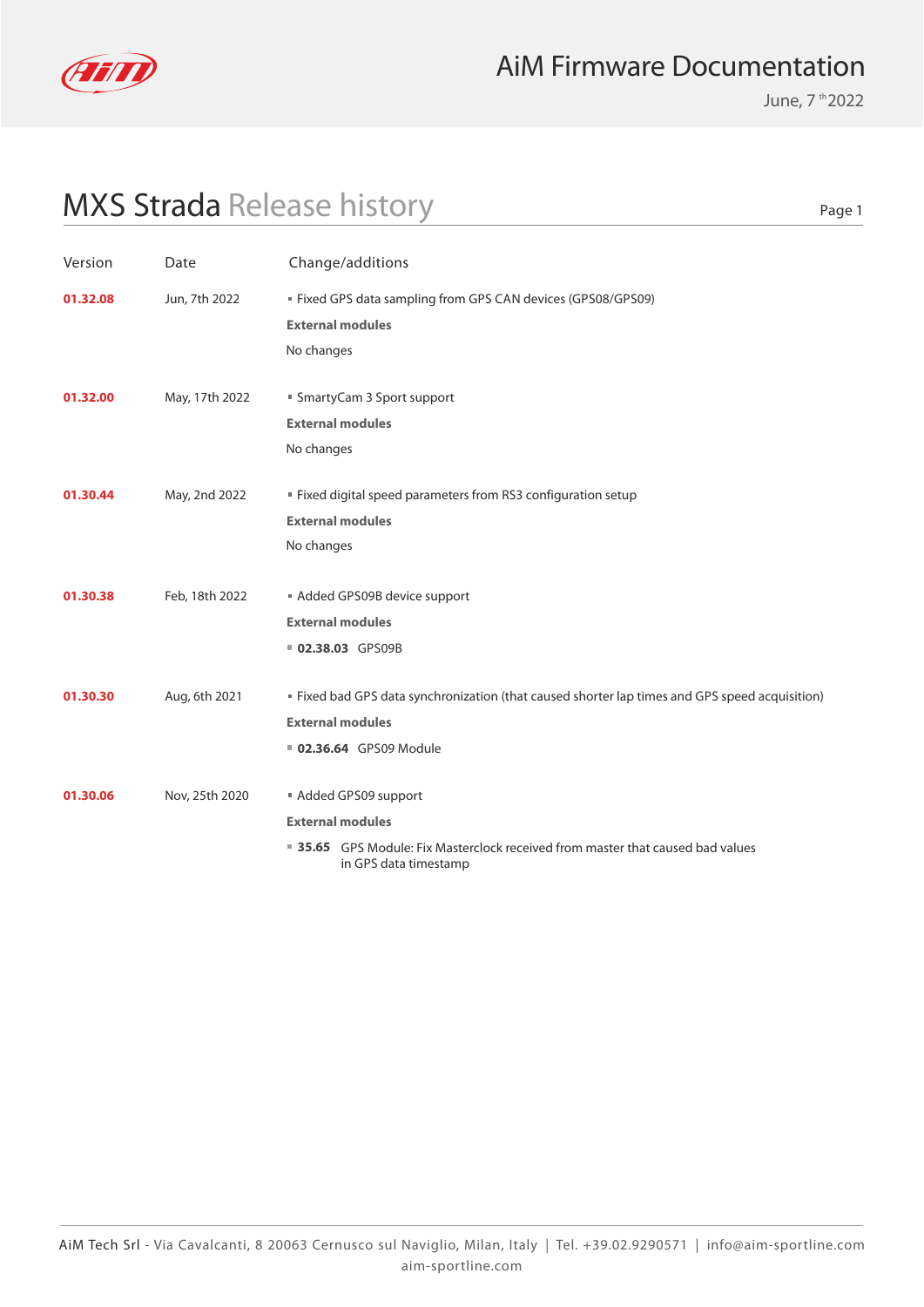

June, 7 th 2022

Page 2

### MXS Strada Release history

| Version  | Date           | Change/additions                            |                                                                                                                                                                                                                                                    |
|----------|----------------|---------------------------------------------|----------------------------------------------------------------------------------------------------------------------------------------------------------------------------------------------------------------------------------------------------|
| 01.30.00 | Jun, 9th 2020  | <b>External modules</b><br>No changes       | Race Simulators handling<br>Added Hour/Date info from GPS tracks<br>Added reference speed used to calculate odometers<br>Improved k-line handling                                                                                                  |
| 01.28.20 | Dec, 4th 2019  |                                             | Improved setting of LEDs brightness<br>" Fixed issue on CAN bus off handling of ECU CAN line<br>Improved synchronization between data from GPS and local data acquisition                                                                          |
|          |                | <b>External modules</b><br>935.64           | <b>GPS Module</b><br>Improved synchronization between data from GPS and local data acquisition                                                                                                                                                     |
| 01.28.10 | Jul, 5th 2019  | <b>External modules</b><br>40.63            | " Fixed bug in Channel Expansion/TCHub firmware that caused blinking in Race Studio 3 Live Measures<br>Channel Expansion/TC Hub<br>Fixed bug that caused blinking in Race Studio 3 Live Measures                                                   |
| 01.28.08 | Jun, 12th 2019 | <b>External modules</b><br>40.62<br>■ 35.61 | " Fixed CAN protocols with multiplex frames<br>Channel Expansion/TC Hub<br><b>GPS Module</b>                                                                                                                                                       |
| 01.28.03 | Feb, 12th 2019 | <b>External modules</b><br>01.26.49 GS-Dash | " Fixed display artifacts in measures value cleaning<br>Measures timeout improved<br>■ Spansion support<br>Fix data recall synchronization issue<br>02.26.51 Shift Light Module<br>Fixed issues with some ECUs<br>No changes for the other modules |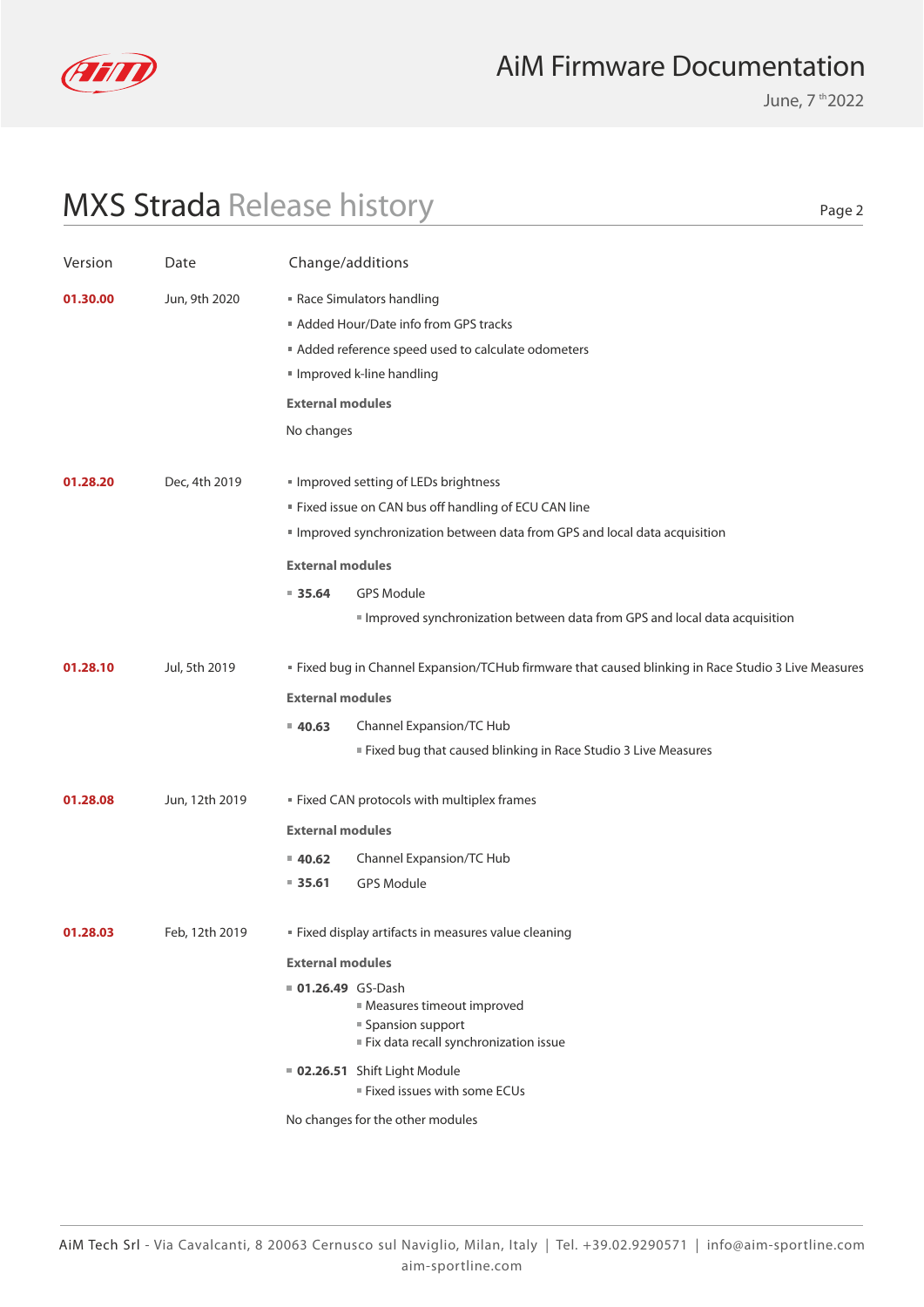

June, 7 th 2022

### MXS Strada Release history

Page 3

| Version  | Date           | Change/additions        |                                                                                                                                                                                                                    |
|----------|----------------|-------------------------|--------------------------------------------------------------------------------------------------------------------------------------------------------------------------------------------------------------------|
| 01.26.46 | Dec, 5th 2018  |                         | Added management of Shift Light Module                                                                                                                                                                             |
|          |                |                         | Added the support for auto brightness levels configuration (day brightness level, night brightness<br>level and threshold are now fully configurable)                                                              |
|          |                | <b>External modules</b> |                                                                                                                                                                                                                    |
|          |                | No changes              |                                                                                                                                                                                                                    |
| 01.26.38 | Oct, 5th 2018  |                         | Added possibility to force channels in Online                                                                                                                                                                      |
|          |                |                         | " Fixed bug on Digital output priority handling                                                                                                                                                                    |
|          |                |                         |                                                                                                                                                                                                                    |
|          |                | <b>External modules</b> |                                                                                                                                                                                                                    |
|          |                | No changes              |                                                                                                                                                                                                                    |
| 01.26.28 | Apr, 12th 2018 | No changes              |                                                                                                                                                                                                                    |
|          |                |                         |                                                                                                                                                                                                                    |
| 01.26.25 | Jan 11th 2018  |                         | Fixed bug when the Start Data Recording standard condition is configured: in some conditions<br>it caused not recorded data                                                                                        |
|          |                |                         | Fixed bug in volume sensors with gallons unit measure                                                                                                                                                              |
|          |                | <b>External modules</b> |                                                                                                                                                                                                                    |
|          |                | $= 35.58$               | <b>GPS Module</b>                                                                                                                                                                                                  |
|          |                | $= 25.47$               | Lambda                                                                                                                                                                                                             |
|          |                | $= 40.61$               | Channel Expansion/TC Hub                                                                                                                                                                                           |
|          |                | $= 70.03$               | Remote buttons interface                                                                                                                                                                                           |
|          |                |                         |                                                                                                                                                                                                                    |
| 01.26.24 | Nov 14th 2017  | No changes              |                                                                                                                                                                                                                    |
|          |                |                         |                                                                                                                                                                                                                    |
| 01.26.23 | Oct 24th 2017  |                         | ■ Support for CAN builder ID mask feature<br>Consumed fuel channel<br>Fix: Pulse per wheel revolution setting not working for Speed1 or Speed2 digital inputs<br>Fix: wrong order of operands in bias math channel |
|          |                | <b>External modules</b> |                                                                                                                                                                                                                    |
|          |                | 935.58                  | <b>GPS Module</b>                                                                                                                                                                                                  |
|          |                | $= 25.46$               | Lambda                                                                                                                                                                                                             |
|          |                | 40.60                   | Channel Expansion/TC Hub                                                                                                                                                                                           |
|          |                | $= 70.03$               | Remote buttons interface                                                                                                                                                                                           |
|          |                |                         |                                                                                                                                                                                                                    |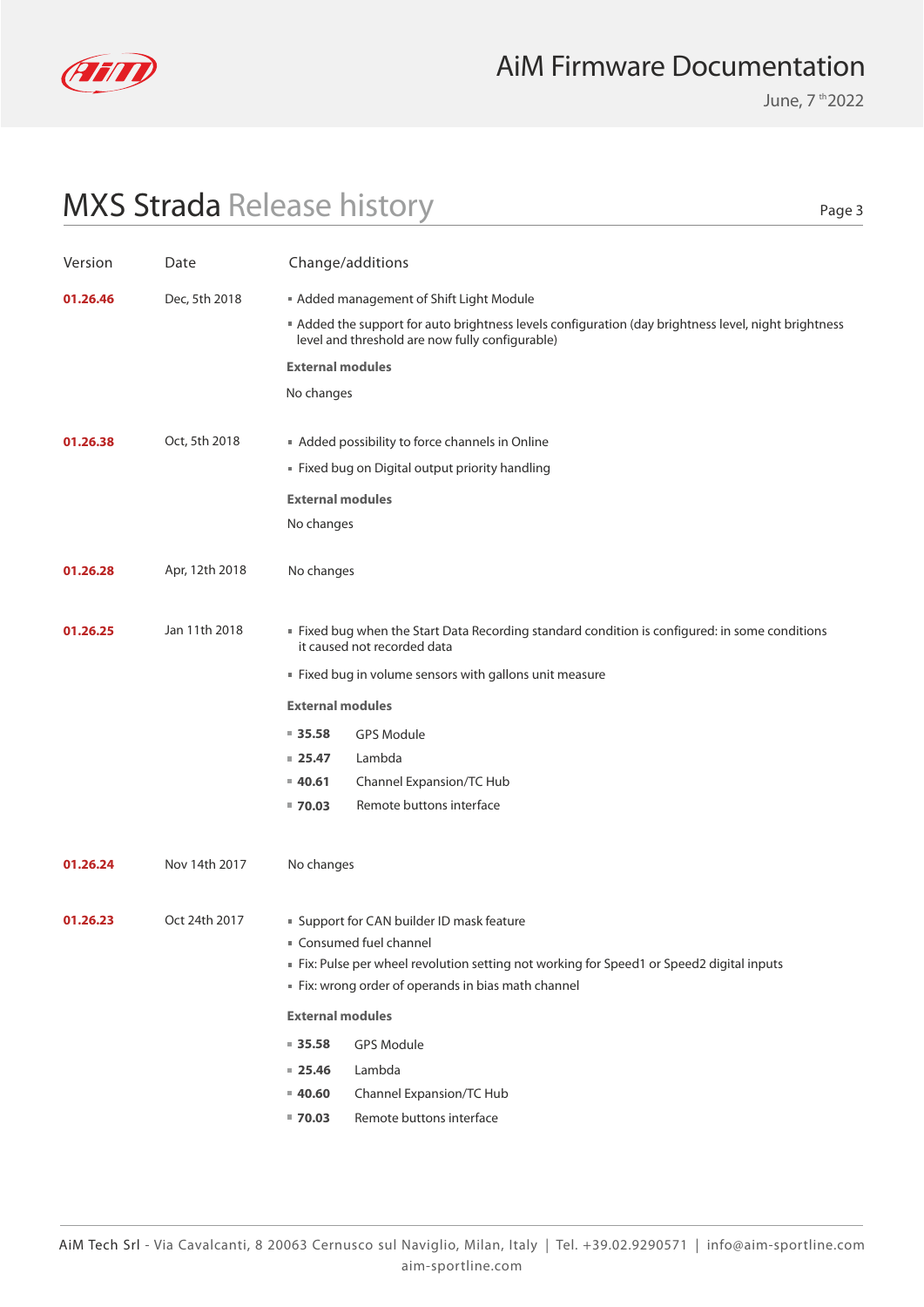

June, 7 th 2022

Page 4

## MXS Strada Release history

| Version  | Date          | Change/additions                                                                   |
|----------|---------------|------------------------------------------------------------------------------------|
| 01.26.14 | Jul 7th 2017  | Improved CAN management: more reliability in firmup and configuration transmission |
|          |               | <b>External modules</b>                                                            |
|          |               | $= 35.58$<br><b>GPS Module</b>                                                     |
|          |               | Lambda<br>$= 25.46$                                                                |
|          |               | Channel Expansion/TC Hub: minor bugs fixed<br>$= 40.60$                            |
|          |               | Remote buttons interface<br>$= 70.03$                                              |
| 01.26.08 | Jun 20th 2017 | No changes                                                                         |
|          |               | <b>External modules</b>                                                            |
|          |               | <b>35.58</b> GPS Module                                                            |
|          |               | <b>25.46</b> Lambda                                                                |
|          |               | 40.60 Channel Expansion/TC Hub                                                     |
|          |               | 70.01 Remote buttons interface                                                     |
|          |               |                                                                                    |
| 01.24.54 | May 19th 2017 | Includes firmware GPS v 35.58.00 that fixes data synchronization with SmartyCam HD |
|          |               | <b>External modules</b>                                                            |
|          |               | <b>35.58</b> GPS Module                                                            |
|          |               | <b>25.46</b> Lambda                                                                |
|          |               | 40.60 Channel Expansion/TC Hub: minor bugs fixed                                   |
|          |               | 70.01 Remote buttons interface                                                     |
|          |               |                                                                                    |
| 01.24.52 | May 18th 2017 | Added support for new display configuration (RaceStudio3 v 3.15.00 required)       |
|          |               | <b>External modules</b>                                                            |
|          |               | <b>35.56</b> GPS Module                                                            |
|          |               | <b>25.46</b> Lambda                                                                |
|          |               | 40.60 Channel Expansion/TC Hub: minor bugs fixed                                   |
|          |               | ■ 70.01 Remote buttons interface                                                   |
| 01.24.14 | Mar 24th 2017 | Fixed bug that caused no data from channels with hysteresis                        |
|          |               | <b>External modules</b>                                                            |
|          |               | <b>35.56</b> GPS Module                                                            |
|          |               | <b>25.46</b> Lambda                                                                |
|          |               | 40.56 Channel Expansion/TC Hub                                                     |
|          |               | 70.01 Remote buttons interface                                                     |
|          |               |                                                                                    |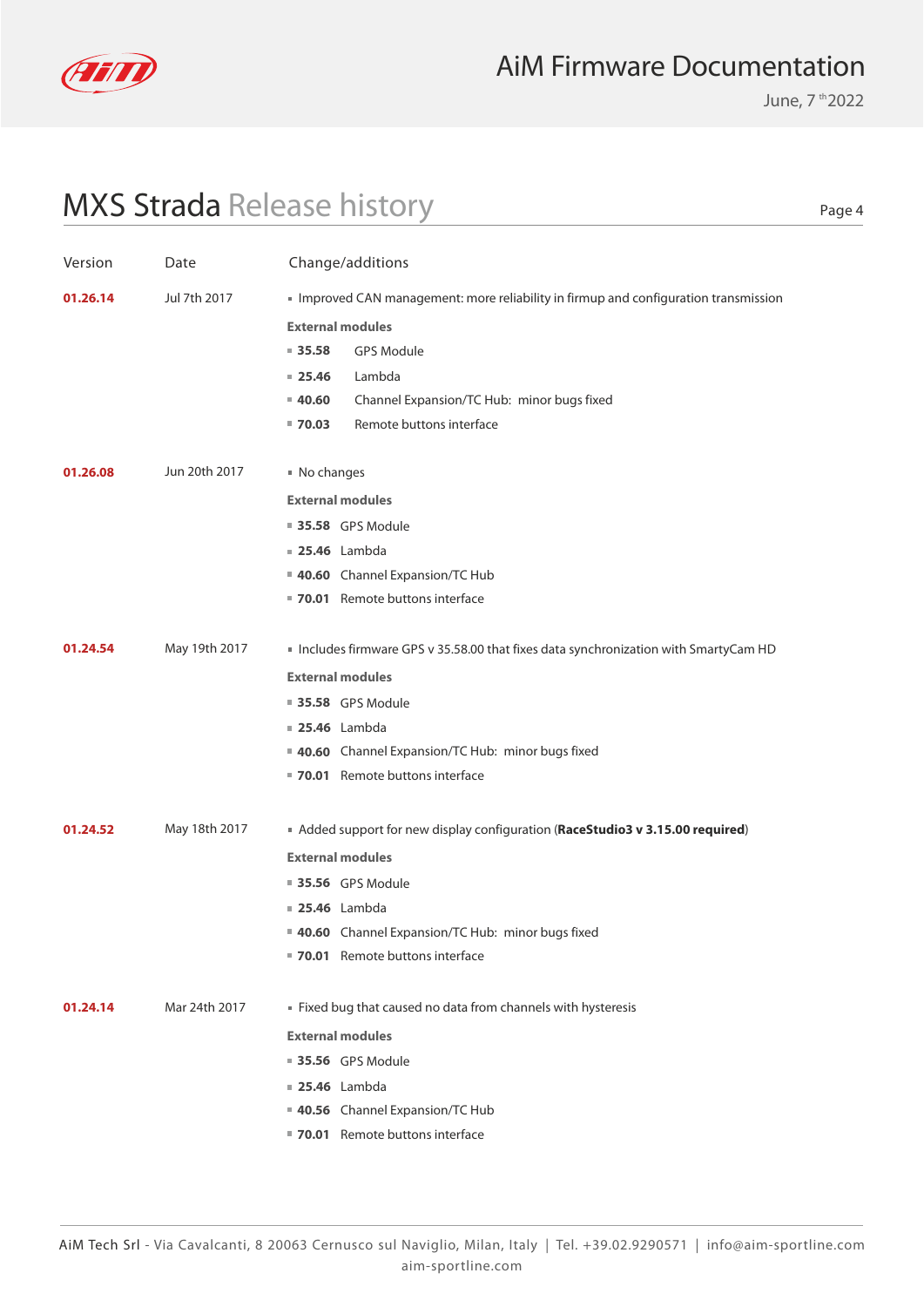

June, 7 th 2022

## MXS Strada Release history

Page 5

| Version  | Date          | Change/additions                                                                                                                                     |
|----------|---------------|------------------------------------------------------------------------------------------------------------------------------------------------------|
| 01.24.13 | Mar 24th 2017 | Improved accelerometer support: better filtering and uniform sign convention on various devices<br>Fixed occasional spikes on accelerometer channels |
|          |               |                                                                                                                                                      |
|          |               | <b>External modules</b>                                                                                                                              |
|          |               | <b>35.56</b> GPS Module                                                                                                                              |
|          |               | <b>25.46</b> Lambda                                                                                                                                  |
|          |               | 40.56 Channel Expansion/TC Hub                                                                                                                       |
|          |               | ■ 70.01 Remote buttons interface                                                                                                                     |
| 01.24.00 | Jan 26th 2017 | . Fixed issue that caused CAN network malfunction when remote button device is in the network                                                        |
|          |               | <b>External modules</b>                                                                                                                              |
|          |               | ■ 35.56 GPS Module                                                                                                                                   |
|          |               | <b>25.46</b> Lambda                                                                                                                                  |
|          |               | 40.56 Channel Expansion/TC Hub                                                                                                                       |
|          |               | ■ 70.01 Remote buttons interface                                                                                                                     |
| 01.22.99 | Jan 19th 2017 | Added management of GPS position accuracy measure for display and CAN output                                                                         |
|          |               | " Fixed bug in "Backlight" menu voice (icon missed)                                                                                                  |
|          |               | <b>External modules</b>                                                                                                                              |
|          |               | <b>35.56</b> GPS Module                                                                                                                              |
|          |               | <b>25.46</b> Lambda                                                                                                                                  |
|          |               | 40.56 Channel Expansion/TC Hub                                                                                                                       |
|          |               | ■ 70.01 Remote buttons interface                                                                                                                     |
| 01.22.94 | Dec 5th 2016  | No changes                                                                                                                                           |
|          |               | <b>External modules</b>                                                                                                                              |
|          |               | <b>35.56</b> GPS Module                                                                                                                              |
|          |               | ■ 25.46 Lambda: fixed bug that caused shifted lambda samples                                                                                         |
|          |               | 40.56 Channel Expansion/TC Hub                                                                                                                       |
|          |               | ■ 70.01 Remote buttons interface                                                                                                                     |
|          |               |                                                                                                                                                      |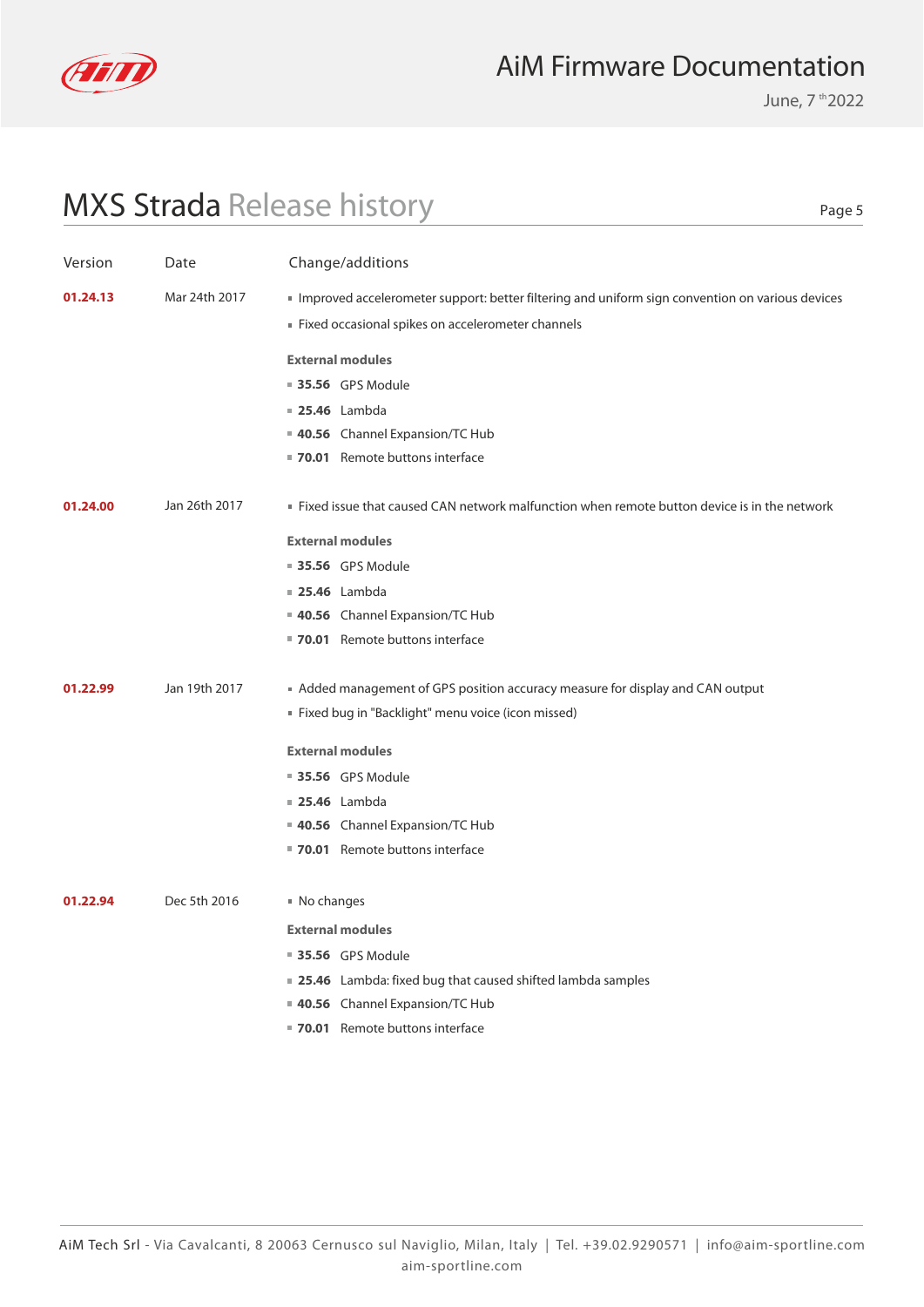

June, 7 th 2022

Page 6

## MXS Strada Release history

| Version  | Date          | Change/additions                                                                    |
|----------|---------------|-------------------------------------------------------------------------------------|
| 01.22.92 | Nov 29th 2016 | ■ Minor improvements                                                                |
|          |               | <b>External modules</b>                                                             |
|          |               | ■ 35.56 GPS Module: improvements in GPS measurements available to SmartyCam overlay |
|          |               | $\blacksquare$ 25.44 Lambda                                                         |
|          |               | 40.56 Channel Expansion/TC Hub                                                      |
|          |               | 70.01 Remote buttons interface                                                      |
| 01.22.86 | Nov 15th 2016 | Added IRM CAN LAP support                                                           |
|          |               | Warning: this firmware release requires Race Studio 3 ver. 3.10.10 or higher.       |
|          |               | <b>External modules</b>                                                             |
|          |               | ■ 35.54 GPS Module: improved satellites fix                                         |
|          |               | ■ 25.44 Lambda: added keep alive support                                            |
|          |               | 40.56 Channel Expansion/TC Hub                                                      |
|          |               | ■ 70.01 Remote buttons interface                                                    |
| 01.22.82 | Oct 11th 2016 | ■ Speed up USB transfer                                                             |
|          |               | • Speed up display pages loading at the startup                                     |
|          |               | Fixed bug in GPS lap management that in some cases caused loss of laps detected     |
|          |               | Warning: this firmware release requires Race Studio 3 ver. 3.10.10 or higher.       |
|          |               | <b>External modules</b>                                                             |
|          |               | ■ 35.50 GPS Module                                                                  |
|          |               | $\blacksquare$ 25.42 Lambda                                                         |
|          |               | <b>40.56</b> Channel Expansion/TC Hub: improved analogic channels acquisition       |
|          |               | ■ 70.01 Remote buttons interface                                                    |
| 01.22.74 | Sep 15th 2016 | Fixed alarms functionality based on acquisition channels under encryption           |
|          |               | Fixed message alarms that sometimes were partially or totally erased                |
|          |               | Warning: this firmware release requires Race Studio 3 ver, 3.10.10 or higher.       |
|          |               | <b>External modules</b>                                                             |
|          |               | ■ 35.50 GPS Module                                                                  |
|          |               | $\blacksquare$ 25.42 Lambda                                                         |
|          |               | 40.55 Channel Expansion/TC Hub                                                      |
|          |               | 70.01 Remote buttons interface                                                      |
|          |               |                                                                                     |